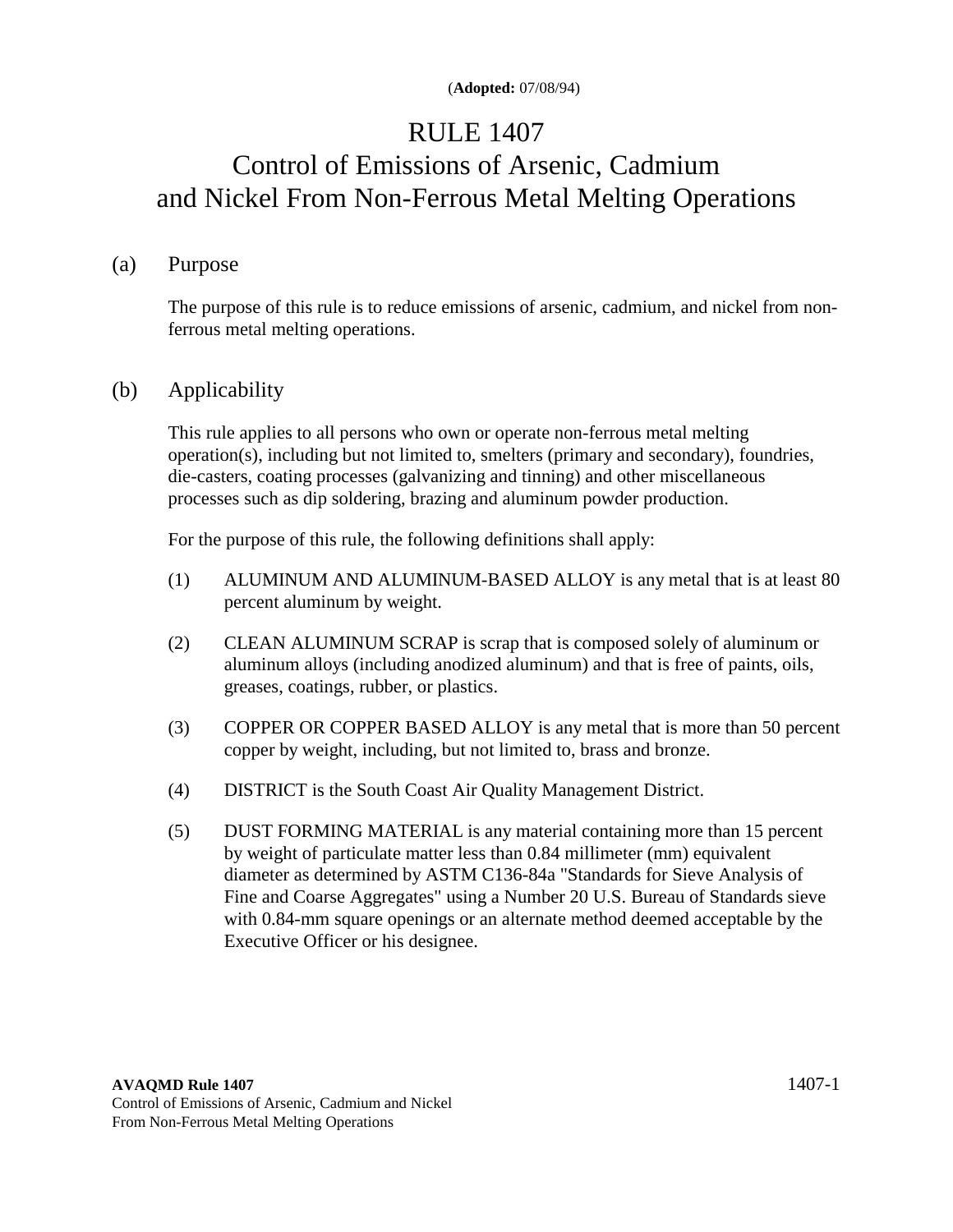- (6) EMISSION COLLECTION SYSTEM is any equipment installed for the purpose of directing, taking in, confining, and conveying an air contaminant, and which conforms to design and operation specifications given in the most current edition of Industrial Ventilation, Guidelines and Recommended Practices, published by the American Conference of Government and Industrial Hygienists (20th Edition or thereafter) at the time a complete permit application is on file with the District.
- (7) EMISSION POINT is any location where molten metal is or can be exposed to air, including, but not limited to, furnaces, crucibles, refining kettles, ladles, tap holes, pouring spouts, and slag channels. A mold or die in which metal is cooling is not considered an emission point.
- (8) ENCLOSED STORAGE AREA is any space used to contain materials that has a wall or partition on at least three sides or three-quarters of its circumference and that screens the materials stored therein to prevent emissions of the material to the air.
- (9) FACILITY is any real or personal property which is located on one or more contiguous or adjacent parcels of property in actual contact or separated solely by a public roadway or other public right-of-way and is owned or operated by the same person or person(s), corporation, government agency, public district, public officer, association, joint venture, partnership, or any combination of such entities.
- (10) FUGITIVE EMISSIONS are emissions from sources that enter the atmosphere without passing through a stack or vent designed to direct or control their flow or that escape from a properly designed and operated emission collection systems. Fugitive emissions broadly include emissions from process or open sources. Process sources include, but are not limited to, emissions from storage and handling of materials such as baghouse dust. Open sources include, but are not limited to, emissions from entrainment of solid particulates by the forces of wind or machinery acting on exposed sources such as dust settled from charging and tapping of metallurgical furnaces.
- (11) FUGITIVE EMISSIONS CONTROL is any equipment, activity, or process that is utilized to reduce fugitive emissions.
- (12) GOOD OPERATING PRACTICES are any specific activities necessary to maintain the collection and control efficiencies as designed and permitted for. These activities include, but are not limited to, verifying operating specifications such as production throughput, temperature control, cleaning cycles, air flow and velocity, and inspecting equipment, such as filter cartridges or bags in a baghouse, pressure gauges, duct work, blowers and components of the control equipment, through a general maintenance and inspection program.
- (13) HARD LEAD is any alloy containing at least 90 percent lead and more than 0.001 percent arsenic by weight or 0.001 percent cadmium by weight.

1407-2 **AVAQMD Rule 1407**  Control of Emissions of Arsenic, Cadmium and Nickel From Non-Ferrous Metal Melting Operations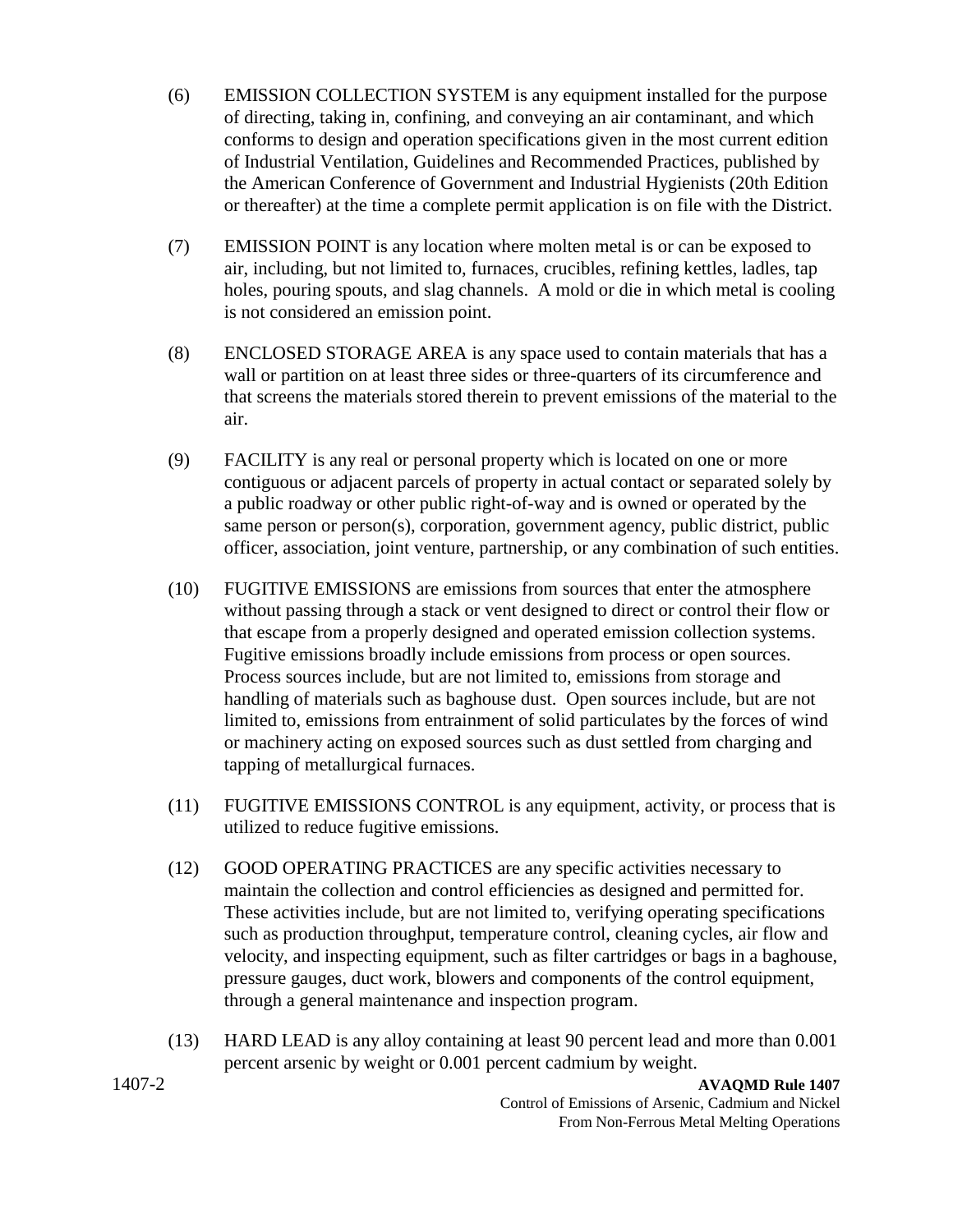- (14) MOLTEN METAL is metal or metal alloy in a liquid state, in which a cohesive mass of metal will flow under atmospheric pressure and take the shape of a container in which it is placed.
- (15) METAL MELTING FURNACE is any apparatus in which metal in a container is brought to a liquid state including, but not limited to, reverberatory, cupola, induction, direct arc furnaces, sweat furnaces, and refining kettles, regardless of the heating mechanism. METAL MELTING FURNACE does not include any apparatus in which the metal is heated but does not reach a molten state, such as a sintering furnace or an annealing furnace.
- (16) NEW SAND is any sand not exposed to the casting process.
- (17) NON-FERROUS METAL is any metal that contains aluminium, arsenic, cadmium, copper, lead, zinc or their alloys.
- (18) PARTICULATE MATTER OR PM is any material, except uncombined water, which exists in a finely divided form at standard conditions of temperature and pressure (293o K and 760 mm mercury).
- (19) FINE PARTICULATE MATTER or  $PM_{10}$  is any material, except uncombined water, which exists in a finely divided form, less than 10 microns in size, at standard conditions of temperature and pressure (293o K and 760 mm mercury).
- (20) PARTICULATE MATTER CONTROL SYSTEM is any device or series of devices designed and operated in a manner intended to remove or reduce fine particulate matter  $\left($ <10 um) from an air or gas stream.
- (21) PERSON is any firm, business establishment, association, partnership, corporation or individual, whether acting as principal, agent, employee or other capacity, including any governmental entity or charitable organization as defined in Health and Safety Code Section 39047.
- (22) PROCESS EMISSION CONTROL is any equipment installed and operated to control emissions of toxic metals from any emission point.
- (23) PURE LEAD is any alloy that is at least 90 percent lead and contains no more than 0.001 percent cadmium by weight and no more than 0.001 percent arsenic by weight.
- (24) RINGLEMANN CHART is the Ringlemann Chart published in the United States review of Mine Information Circular No. 1C8333, (May 1967), as specified in Health and Safety Code Section 41701 (b).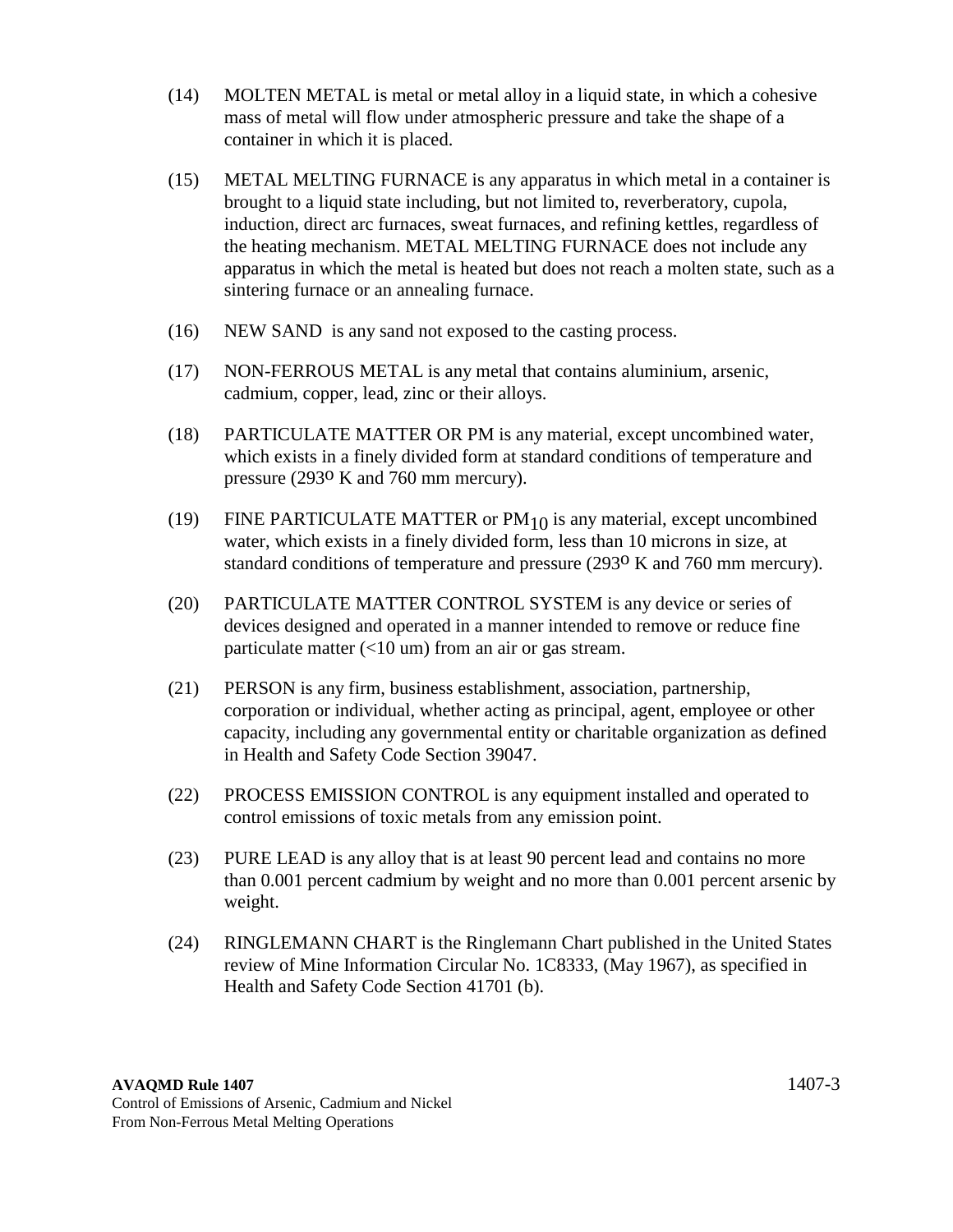- (25) RERUN SCRAP is any material that includes sprues, gates, risers, foundry returns, and similar material intended for remelting that has been generated at the facility as a consequence of casting or forming process but has not been coated or surfaced with any material containing cadmium, arsenic, or nickel.
- (26) SCRAP is any metal or metal-containing material that has been discarded or removed from the use for which it was produced or manufactured and which is intended for reprocessing. This does not include rerun scrap.
- (27) SOLDER is any metal in which the sum of the lead and tin content is greater than 50 percent by weight and which is used to join two metals or join a metal to any other material.
- (28) TYPE METAL is any lead-based alloy used for Linotype machines.

#### (d) Requirements

 Any person who owns or operates a non-ferrous metal melting facility shall be in compliance with all the requirements specified in subdivisions (d) and (e), no later than July 6, 1996.

- (1) All emission points shall be vented to an emission collection system designed and operated in accordance with the manufacturer specifications, which was submitted in the permit application to the District, and the conditions specified in the issued permit.
- (2) The gas stream from any emission collection system shall be ducted to a control device which shall reduce the particulate emissions by 99 percent or more by weight.
- (3) The temperature of the gas stream entering any particulate matter control device that is part of the emission collection system shall not exceed 360 degrees Fahrenheit, unless it can be demonstrated and is approved in writing by the District, that a control efficiency of 99 percent or more for arsenic and cadmium will be achieved at a higher temperature.
- (4) The control efficiency of the particulate control device shall be determined by a source test conducted in accordance with SCAQMD Method 5.2 - Determination of Particulate Matter Emissions From Stationary Sources Using Heated Probe and Filter. An alternate test method to Method 5.2 may be used if it is approved by the Executive Officer or his designee and the Executive Officer or his designee of the California Air Resources Board. The control efficiency shall be calculated using the following equation: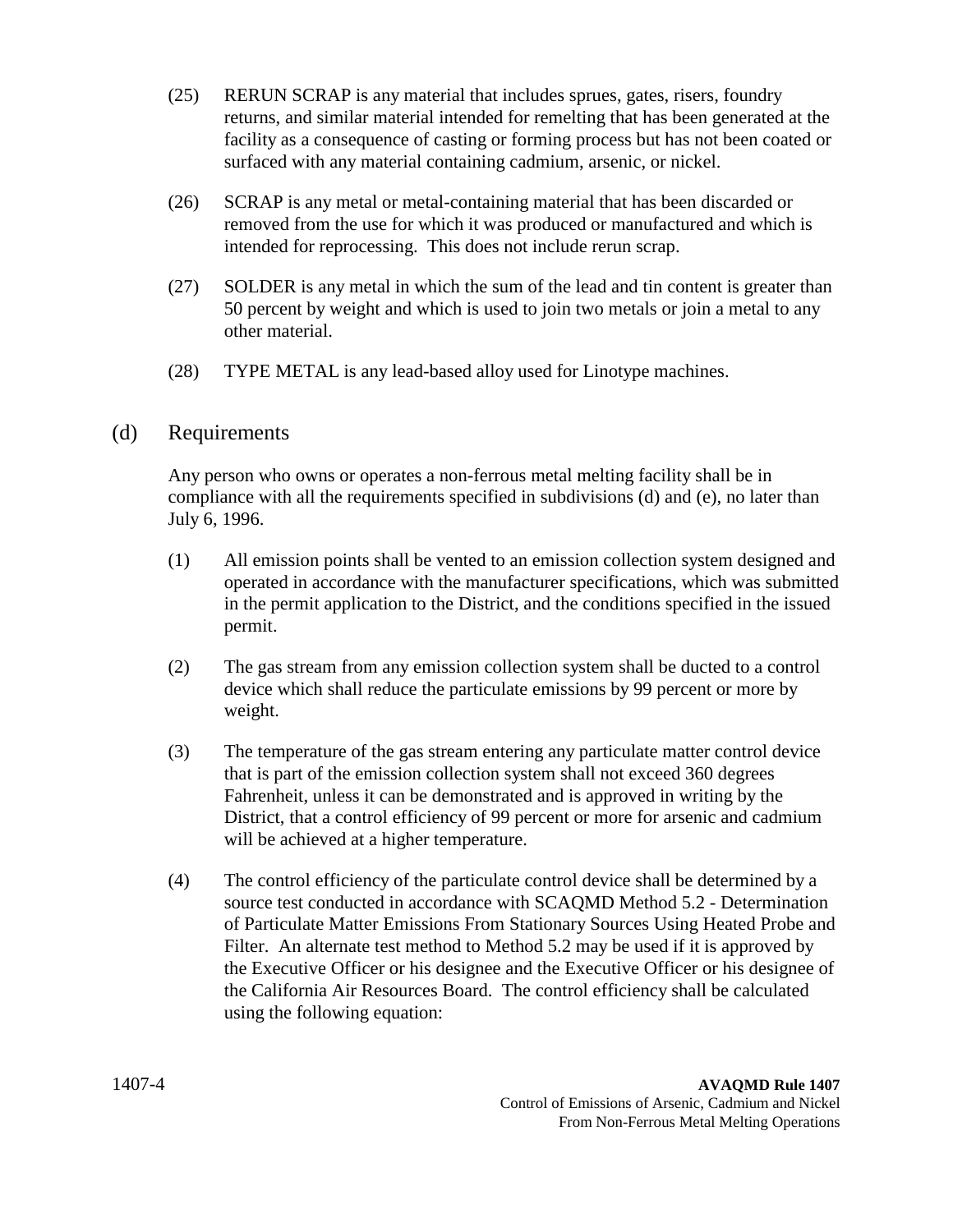$$
\frac{C_{in} - C_{out}}{C_{in}}
$$
\nwhere:  $C_{in}$  = mass of particular matter at the inlet to the control device  
\n
$$
C_{out}
$$
 = mass of particular matter at the outlet of the control device  
\nMass = sum of filter catch, probe catch, impinger catch, and

 The Executive Officer or his designee may require additional source testing periodically to verify continued compliance or when the process is changed.

solvent extract

- (5) Good operating practices shall be used by the facility, and demonstrated through a maintenance program and the use of measuring devices, or other procedures approved by the District, to maintain air movement and emission collection efficiency by the system consistent with the design criteria for the system.
	- (A) Maintenance Program

The maintenance program shall specify at a minimum the following:

- (i) Maximum allowable variation from designed values of operating parameters, such as air velocity in the hood and ducts and pressure drop across the control device.
- (ii) Areas to be visually inspected, such as the clean side of the baghouse and ducts operating under positive pressure, and the required frequency of such inspections.
- (iii) Methods of documenting compliance with these require-ments, such as a log of such inspections and records of observations and measurements.
- (B) Measuring Devices
	- (i) Flow Meter Flow meter(s) shall be installed in the collection system to indicate the air velocity in the duct leading to or from the control device.
	- (ii) Pressure Gauge A magnehelic or a light sensitive gauge shall be installed to indicate the pressure drop. This gauge should have a high and low setting for the pressure drop and should trigger an alarm system when the high or low set points are exceeded or the cleaning cycle when the high set point is reached.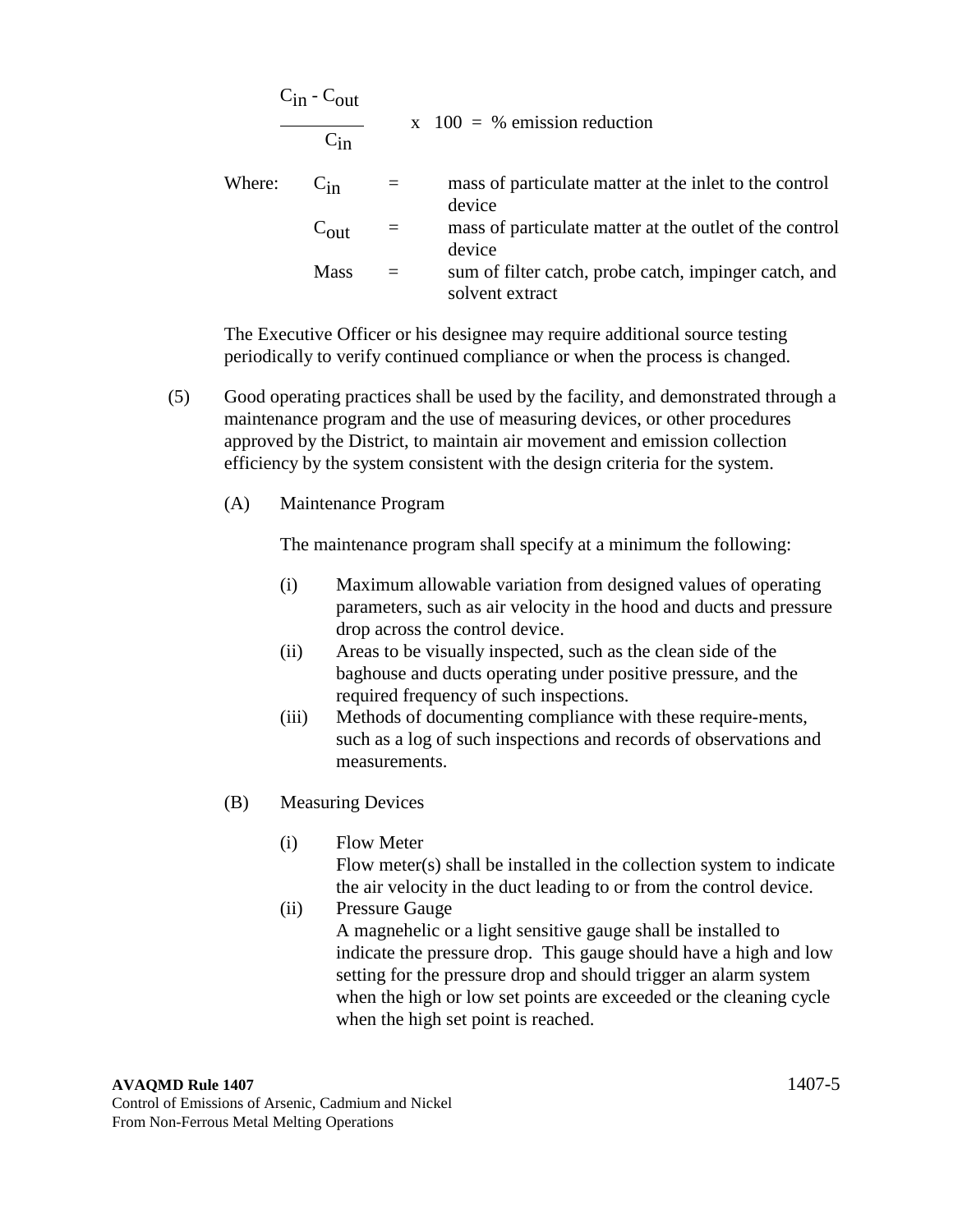(iii) Broken Bag Detector

 A broken bag detector with an alarm system shall be installed in the dry filter control device to sound an alarm, if there are broken or damaged filter media or leaks in the baghouse.

 (iv) Temperature Gauge A thermocouple and a temperature controller to monitor the temperature to the inlet of the control device shall be installed.

## (e) Fugitive Emission Control

- (1) No activity associated with non-ferrous metal melting at a facility, including furnace operation, casting, emission control system operation, and the storage, handling, or transfer of any materials (except new sand), shall discharge into the air any air contaminant, other than uncombined water vapor, for a period aggregating more than three minutes in any one hour which is:
	- (A) Half as dark or darker in shade as that designated as Number 1 on the Ringlemann Chart, as published by the United States Bureau of Mines, or
	- (B) Of such opacity so as to obscure an observer's view to a degree equal to or greater than smoke as described in subparagraph  $(e)(1)(A)$  or 10 percent opacity.
- (2) Dust-forming material including, but not limited to, dross, ash, or feed material, shall be stored in an enclosed storage area or stored in a manner which meets the requirements of paragraph (e)(1).
- (3) Material collected by a particulate matter control system shall be discharged into closed containers or an enclosed system that is completely sealed to prevent any dust emissions.
- (4) Surfaces that are subjected to vehicular or foot traffic shall be vacuumed, wet mopped, or otherwise maintained in accordance with a District approved housekeeping plan, which shall be submitted as part of the compliance plan.

## (f) Compliance Schedule

 (1) All facilities subject to this rule, including those seeking an exemption pursuant to paragraph  $(i)(1)$  and/or  $(i)(2)$ , shall submit a compliance plan no later than January 6, 1995, to show how they will comply with all the applicable provisions of the rule or to demonstrate proof of exemption.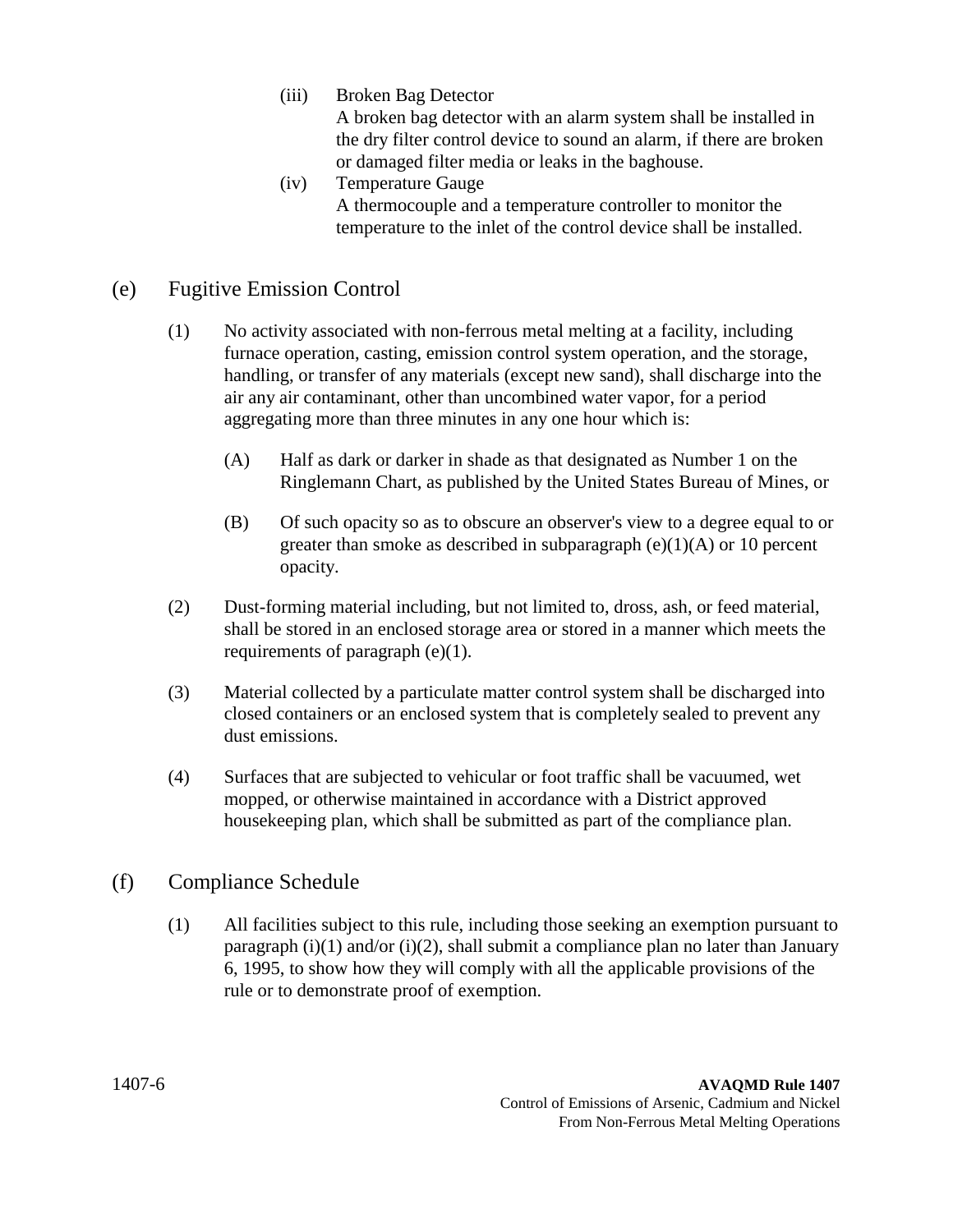The compliance plan shall, at a minimum, contain the following information:

- (A) how the exemptions (i)(1) and/or (i)(2) may apply;
- (B) how the control measure or proposed alternate control measure, (h), will meet the requirements of  $(d)(1)$  through  $(d)(4)$ ;
- (C) how the maintenance program measures for the control device will ensure continuous compliance; and,
- (D) how the housekeeping measures will minimize fugitive emissions.

Those seeking exemptions pursuant to (i)(3) through (i)(6), may submit in writing a letter, instead of a compliance plan, to the District, providing proof of exemption.

- (2) Facilities required to install or modify control equipment pursuant to this rule shall submit permit to construct application(s) by no later than July 6, 1995, and shall comply with the rule no later than July 6, 1996.
- (g) Recordkeeping
	- (1) Facilities subject to subdivision (d) shall maintain on site for a period of two years, and make available to the District upon request, a record of the results of any source testing required by the District to demonstrate that the particulate matter control device(s) are operating as required by paragraph (d)(2).
	- (2) Facilities seeking an exemption under paragraphs (i)(1) and/or (i)(2) or (i)(3) shall maintain for two years records of the amount and type of metal processed in those furnaces including results of analyses as required to support exemption under paragraph (i)(2). These records shall be made available to the District upon request.

## (h) Alternative Emission Control

 The District may approve an alternative emission control measure proposed by a facility if the facility operator can demonstrate to the satisfaction of the Executive Officer or his designee that the alternative control measure is enforceable, achieves equivalent or greater reductions in emissions and risk, and achieves the reduction within the same time period as required by this rule. The Executive Officer or his designee shall revoke this approval if the facility operator fails to adequately implement the alternative approach or the alternative approach does not reduce emissions as required.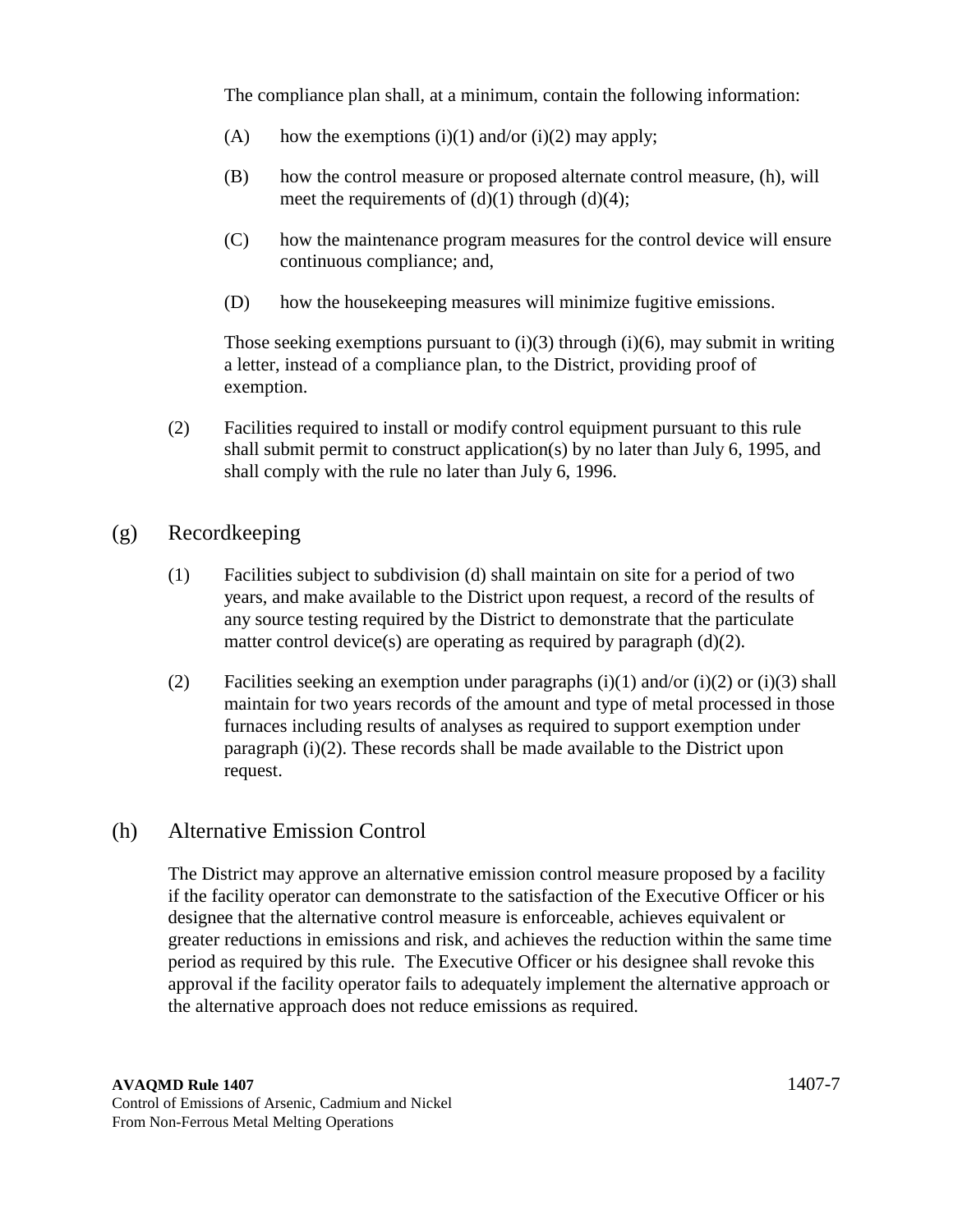## (i) Exemptions

(1) Small Quantity Exemptions.

 A facility shall be exempt from subdivisions (d) and (e), if they meet either one of the following conditions:

- (A) The facility melts a total of no more than one ton per year of all nonferrous metals, or
- (B) For facilities melting solely metals listed in Table I, [not including any metal or alloy that meets the purity exemption of paragraph  $(i)(2)$ ], the eligibility for exemption shall be determined using the following formula:

 $A/A_0 + B/B_0 + C/C_0 + \dots < 1$ 

Where A, B, C, ..., are quantities of Table I metals melted and  $A_0$ ,  $B_0$ ,  $C_0$ , ...., are the exemption limits listed in Table I.

- (i) For each metal listed in Table I, divide the quantity melted by the specific exemption limit listed.
- (ii) Sum the resulting fractions for all the metals.
- (iii) If the sum does not exceed 1.0, the facility qualifies for exemption under paragraph (i)(1).

| <b>Table I</b> |  |  |  |  |                                          |  |
|----------------|--|--|--|--|------------------------------------------|--|
|                |  |  |  |  | <b>Exemption Limits For Metal Melted</b> |  |

| Metal                               | <b>Exemption Limit</b> |
|-------------------------------------|------------------------|
|                                     | (tons per year)        |
| Pure Lead                           | 400                    |
| Hard Lead                           | 200                    |
| Aluminum Scrap                      | 125                    |
| Aluminum Ingot containing more than | 125                    |
| 0.004 percent cadmium or            |                        |
| 0.002 percent arsenic by weight     |                        |
| Solder                              | 100                    |
| Zinc Scrap                          | 30                     |
| Copper or copper-based alloys       | 30                     |
| (except scrap) containing more than |                        |
| 0.004 percent cadmium or            |                        |
| 0.002 percent arsenic by weight     |                        |
| <b>Type Metal</b>                   | 25                     |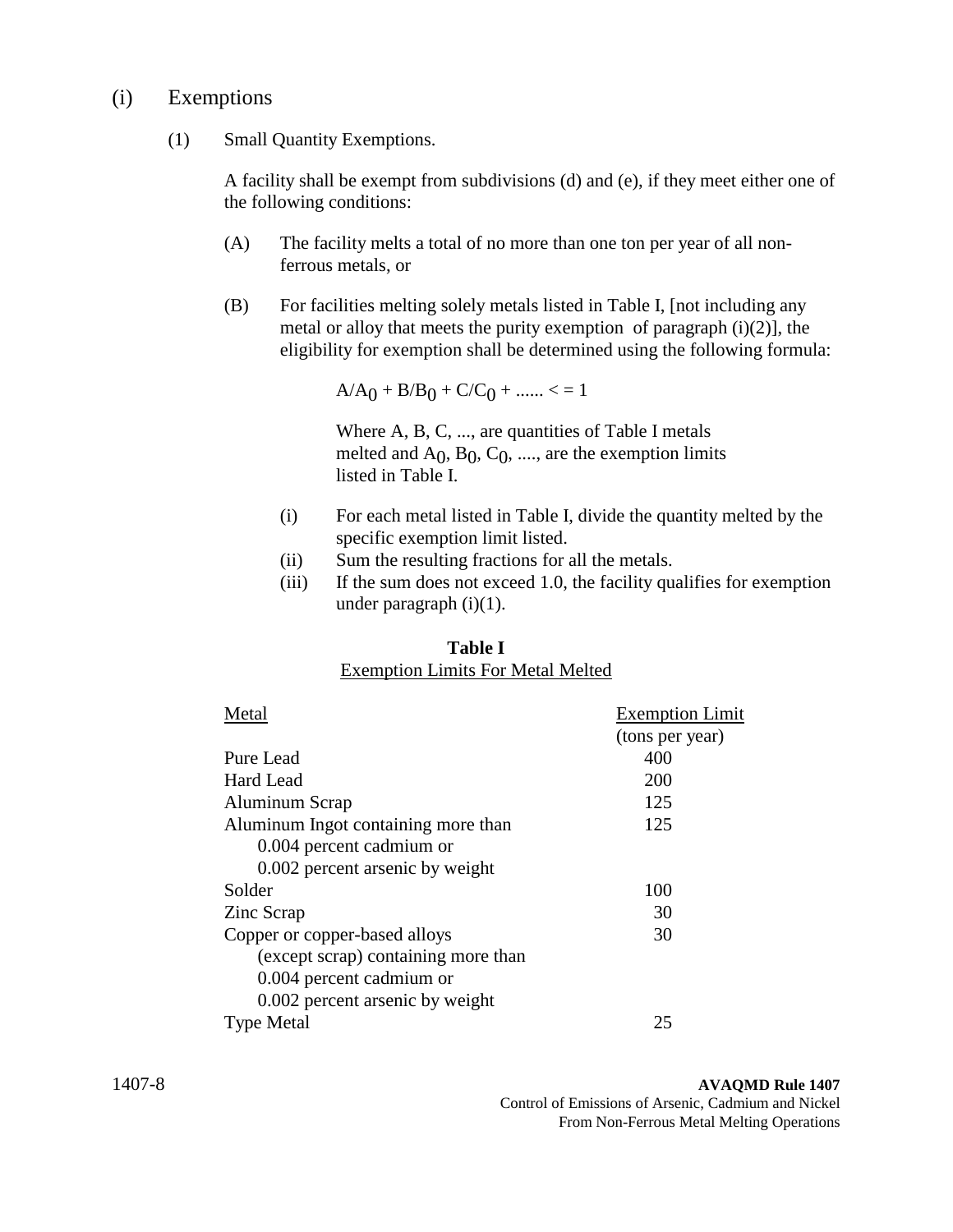(2) Metal or Alloy Purity Exemption

 Facilities or furnaces which do not melt scrap except clean aluminum scrap or rerun scrap and which melt a metal or alloy (other than metals listed in Table I) which is shown by laboratory analysis to have less than 0.004 percent of cadmium and less than 0.002 percent of arsenic by weight are exempt from subdivisions (d) and (e).

(3) Clean Aluminum Scrap

 Furnaces used exclusively to process clean aluminum scrap or a mixture of clean aluminum scrap and aluminum ingot to produce extrusion billet are exempt from paragraphs  $(d)(1)$  through  $(d)(5)$ .

(4) Aluminium Scrap Furnaces

 The combustion chamber in a reverberatory furnace is exempt from the requirements of paragraphs  $(d)(1)$  through  $(d)(5)$  if the furnace meets the following conditions:

- (A) The furnace is used solely to melt aluminum and aluminum based alloys; and,
- (B) The furnace is constructed with a charging well or similar device in which feed is added to molten metal in a separate chamber.
- (5) Aluminum Pouring Exemption

 Ladles, launders or other equipment used to convey aluminum from a melting or holding furnace to casting equipment is exempt from the requirements of paragraphs  $(d)(1)$  through  $(d)(5)$ .

(6) Rule 1420 - Emissions of Lead

 Facilities that emit lead and who have demonstrated 99 percent or greater control efficiency for particulate matter or 98 percent or greater for lead pursuant to the requirement of Rule 1420 paragraph (e)(2), shall be exempt from the requirement of paragraph (d)(2) provided:

- (A) The source test method used meets the requirement of paragraph (d)(4) for particulate matter or SCAQMD Method 12.1 for lead; and,
- (B) The inlet temperature to the control device meets the requirement of paragraph  $(d)(3)$ .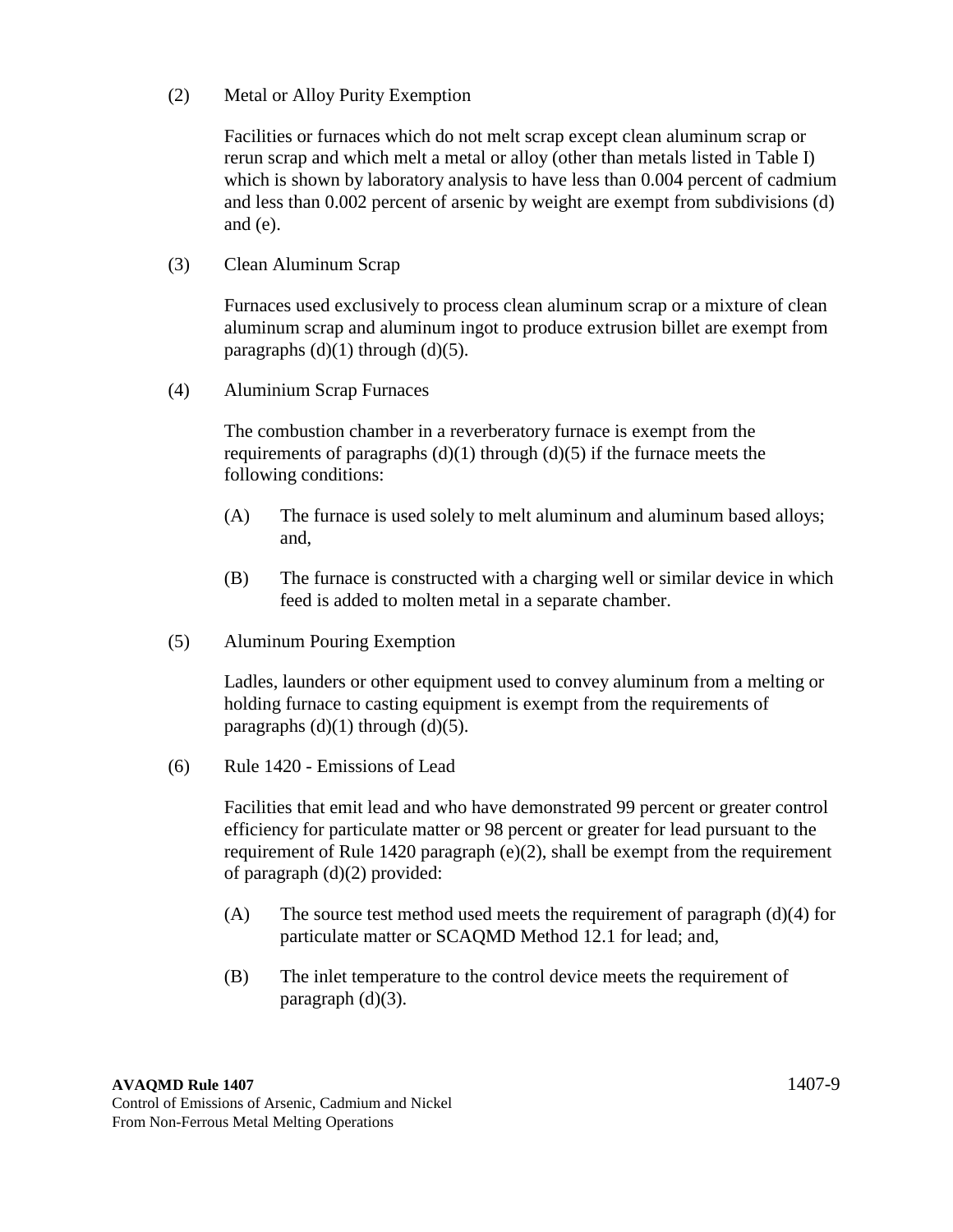#### (7) Control Devices for Fugitive Emissions

Devices used solely to control fugitive emissions are exempt from the requirements of  $(d)(1)$  through  $(d)(5)$ .

## (j) Applicable Material Testing Methods

One of the following methods as identified in paragraphs  $(j)(1)$  through  $(j)(7)$  or an alternate method deemed acceptable by the Executive Officer or his designee shall be used. Sampling for these methods shall comply with ASTM E 88-58 (1986), "Standard Practice for Sampling Nonferrous Metals and Alloys in Cast Form for Determination of Chemical Composition."

- (1) To determine the composition of alloys defined in paragraph (c) (1) and to determine the cadmium content of aluminum alloys to evaluate eligibility for exemption under paragraph (i) (2), one of the following methods shall be used:
	- (A) ASTM E 227-67 (1982), "Standard Method for Optical Emission Spectrometric Analysis of Aluminum and Aluminum Alloys by the Pointto-Plane Technique."
	- (B) ASTM E 607-90, "Standard Method for Optical Emission Spectrometric Analysis of Aluminum and Aluminum Alloys by the Point-to-Plane Technique, Nitrogen Atmosphere;" or
	- (C) ASTM E 1251-88, "Standard Method for Optical Emission Spectrometric Analysis of Aluminum and Aluminum Alloys by the Argon Atmosphere, Point-to-Plane Unipolar Self-Initiating Capacitor Discharge."
- (2) To determine alloy composition as defined in paragraphs  $(c)(13)$  and  $(c)(23)$ , ASTM E 117-64 (1985) "Standard Method for Spectrographic Analysis of Pig Lead by the Point-to-Plane Technique" shall be used.
- (3) To determine alloy composition as defined in paragraph (c)(26), ASTM E 46-87 "Test Method for Chemical Analysis of Lead and Tin-Base Solder" shall be used.
- (4) To determine cadmium concentration in zinc and zinc alloys to evaluate eligibility for exemption under paragraph (i)(2), ASTM E 536-84 (1988), "Standard Test Method for Chemical Analysis of Zinc and Zinc Alloys" shall be used.
- (5) To determine cadmium concentration in copper and copper based alloys to evaluate eligibility for exemption under paragraph (i)(2), ASTM E 53-86a "Standard Test Method for Chemical Analysis of Copper" shall be used.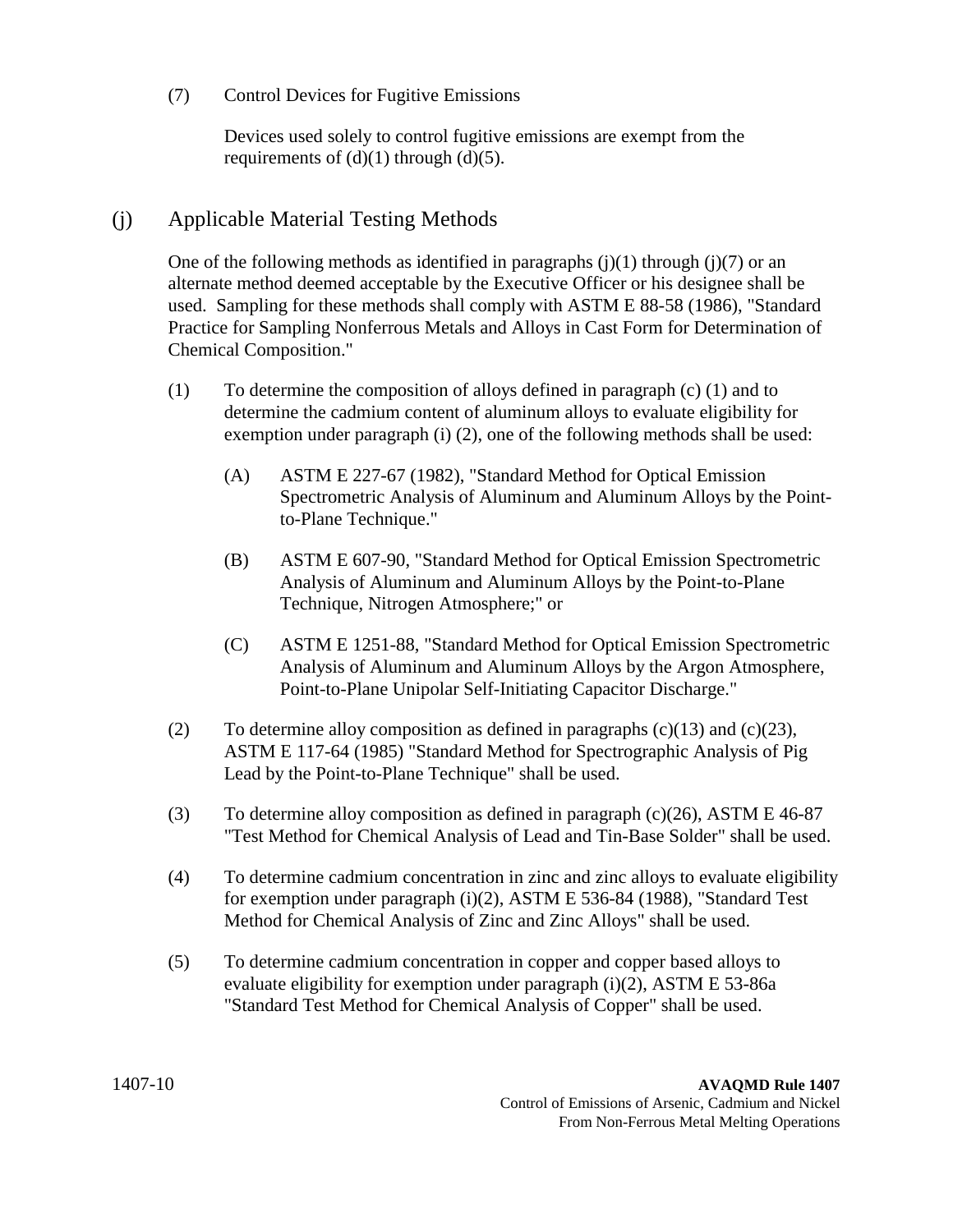- (6) To determine arsenic concentration in copper or copper based alloys to evaluate eligibility for exemption under paragraph (i)(2), ASTM E 62-89, "Standard Test Method for Chemical Analysis of Copper and Copper Alloys" shall be used.
- (7) To determine arsenic content in aluminum or zinc (or any other alloy in which determination or arsenic by spectrochemical methods is compromised by interference) to evaluate eligibility for exemption under paragraph (i)(2), US-EPA Method 7061 (Revision 1, December, 1987), "Arsenic (Atomic Absorption, Gaseous Hydride)," U.S. EPA Test Methods for Evaluating Solid Waste Physical and Chemical Methods, First Update (3rd Edition), January, 1988; EPA/530/SW-846.3-1; PB 89-14876 shall be used. For aluminum alloys, sample digestion shall employ the hydroxide digestion technique listed in Attachment A.

[SIP: Not SIP]